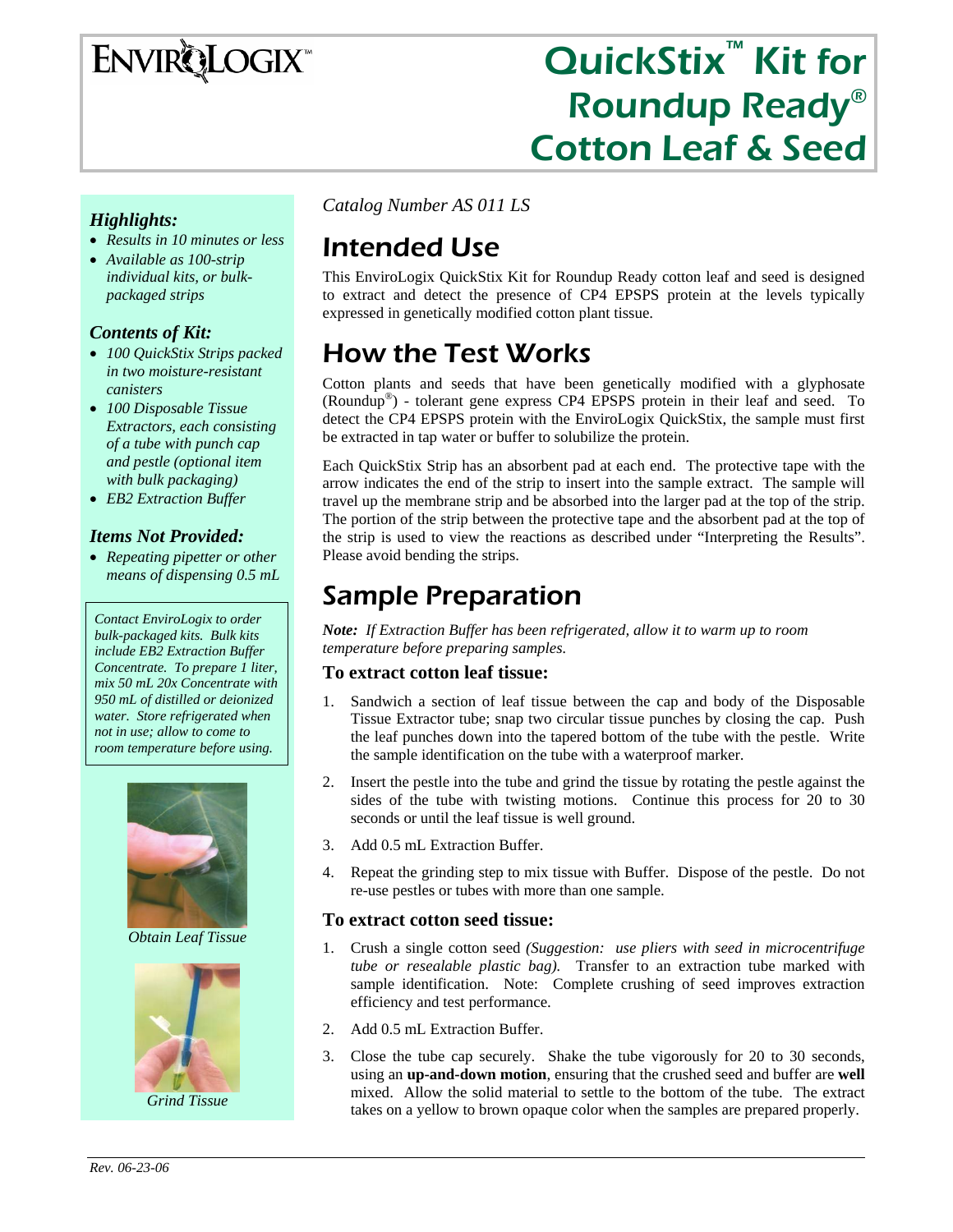#### QuickStix Kit for Roundup Ready Cotton Leaf & Seed Page 2 of 4



*Crush single seed* 



*Extract seed sample* 



*Insert QuickStix* 



*Any clearly discernable pink Test Line is considered positive*  4. Use caution to prevent sample-to-sample cross-contamination with plant tissue, fluids, crushing equipment (*pliers*) or disposables. Be sure to use a new tube for each sample tested.

### How to Run the QuickStix Strip Test

- 1. Allow refrigerated canisters to come to room temperature before opening. Remove the QuickStix Strips to be used. Avoid bending the strips. Reseal the canister immediately.
- 2. Place the strip into the extraction tube. The sample will travel up the strip. Use a rack to support multiple tubes if needed.
- 3. Allow the strip to develop for 10 minutes before making final assay interpretations. Positive sample results may become obvious much more quickly.
- 4. To retain the strip, cut off and discard the bottom section of the strip covered by the arrow tape.

### Interpreting the Results

Development of the Control Line within 10 minutes indicates that the strip has functioned properly. Any strip that does not develop a Control Line should be discarded, and the sample re-tested using another strip.

If the extract is from a Roundup Ready seed, a second line (Test Line) will develop on the membrane strip between the Control Line and the protective tape. *The results should be interpreted as positive for CP4 EPSPS protein expression.* 

If no Test Line is observed after 10 minutes have elapsed, the results should be interpreted as negative. A negative result means the sample contains less CP4 EPSPS protein than is typically expressed in the plant tissue of Roundup Ready modified cotton plants.



# Kit Storage

This Kit can be stored at room temperature, or refrigerated for a longer shelf life. Please note the shelf life on the kit label for each storage temperature. The kit may be used in field applications; however, prolonged exposure to high temperatures may adversely affect the test results. Do not open the desiccated canister until ready to use the test strips.

### Cross-reactivity

The following materials have been tested with this kit and have been found to cause no false positive results:

- Proteins: Cry1Ab, Cry1Ac, Cry1C, Cry1F, Cry2Ab, Cry3Bb, Cry9C, PAT/*pat*, PAT/*bar*, and cyanamide hydratase at concentrations at least 4 times higher than reported in commercial crops.
- Other GMO Event Cottons: Bollgard®, Bollgard  $II^{\circledast}$ , Bromoxynil resistant, and LibertyLink<sup>®</sup> cotton seeds.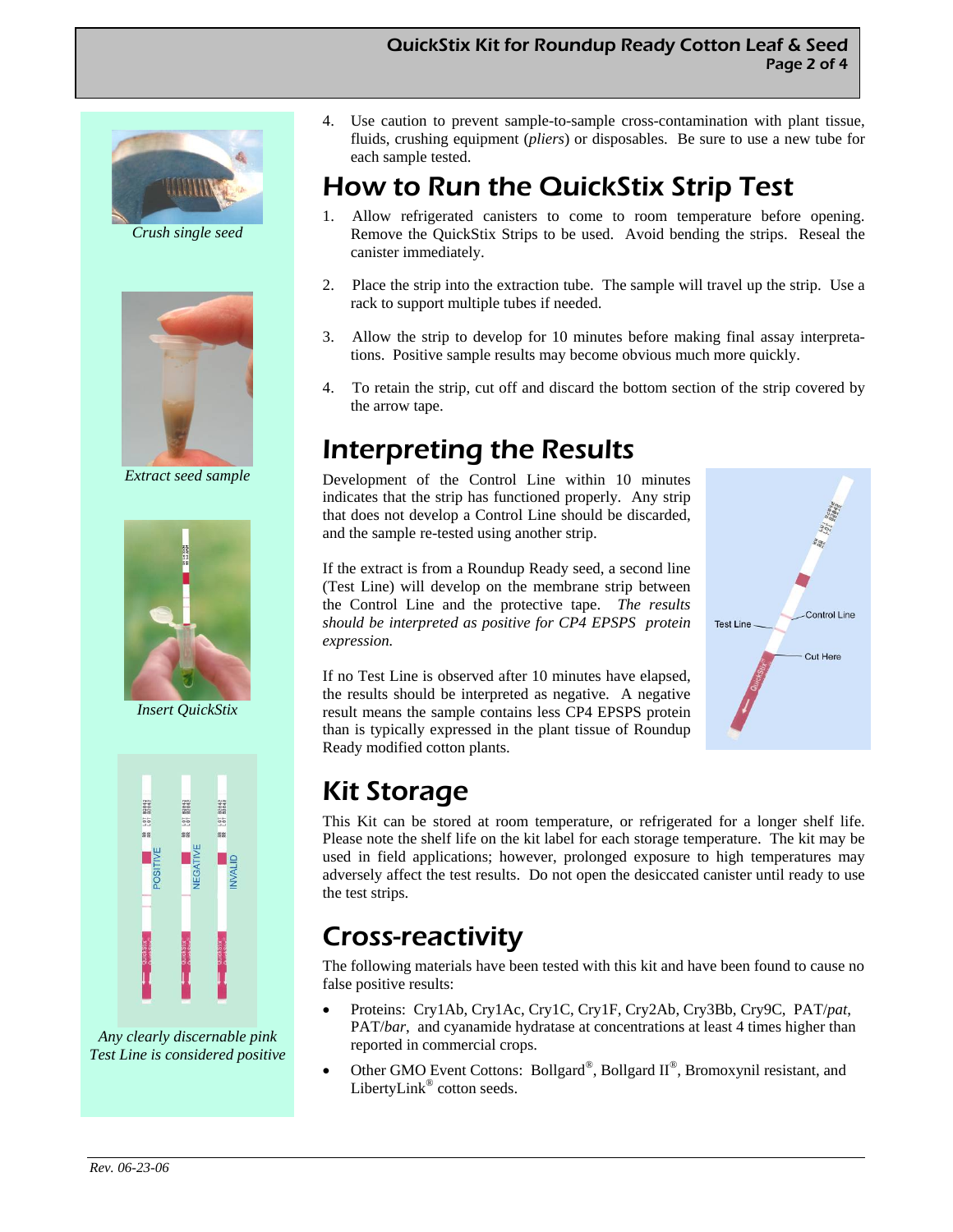#### QuickStix Kit for Roundup Ready Cotton Leaf & Seed Page 3 of 4





• Other Crops: Seeds of conventional corn (yellow, white), soybean, and sugarbeet at 100% of sample.

### Precautions and Limitations

- This kit is designed to screen for presence or absence only, and is not meant to be quantitative.
- As with all tests, it is recommended that results be confirmed by an alternate method when necessary.
- The assay has been optimized to be used with the protocol provided in the kit. Deviation from this protocol may invalidate the results of the test.
- The results generated through the proper use of this kit reflect the condition of the working sample directly tested. Extrapolation as to the condition of the originating lot, from which the working sample was derived, should be based on sound sampling procedures and statistical calculations which address random sampling effects, non-random seed lot sampling effects and assay system uncertainty. A negative result obtained when properly testing the working sample does not necessarily mean the originating lot is entirely negative for the analyte or protein in question.
- A strong positive result may safely be interpreted in as little as 2 minutes after sample addition. It is not safe, however, to interpret negative results prior to 10 minutes.
- Protect all components from hot or cold extremes of temperature when not in use. Do not leave in direct sunlight or in a vehicle.